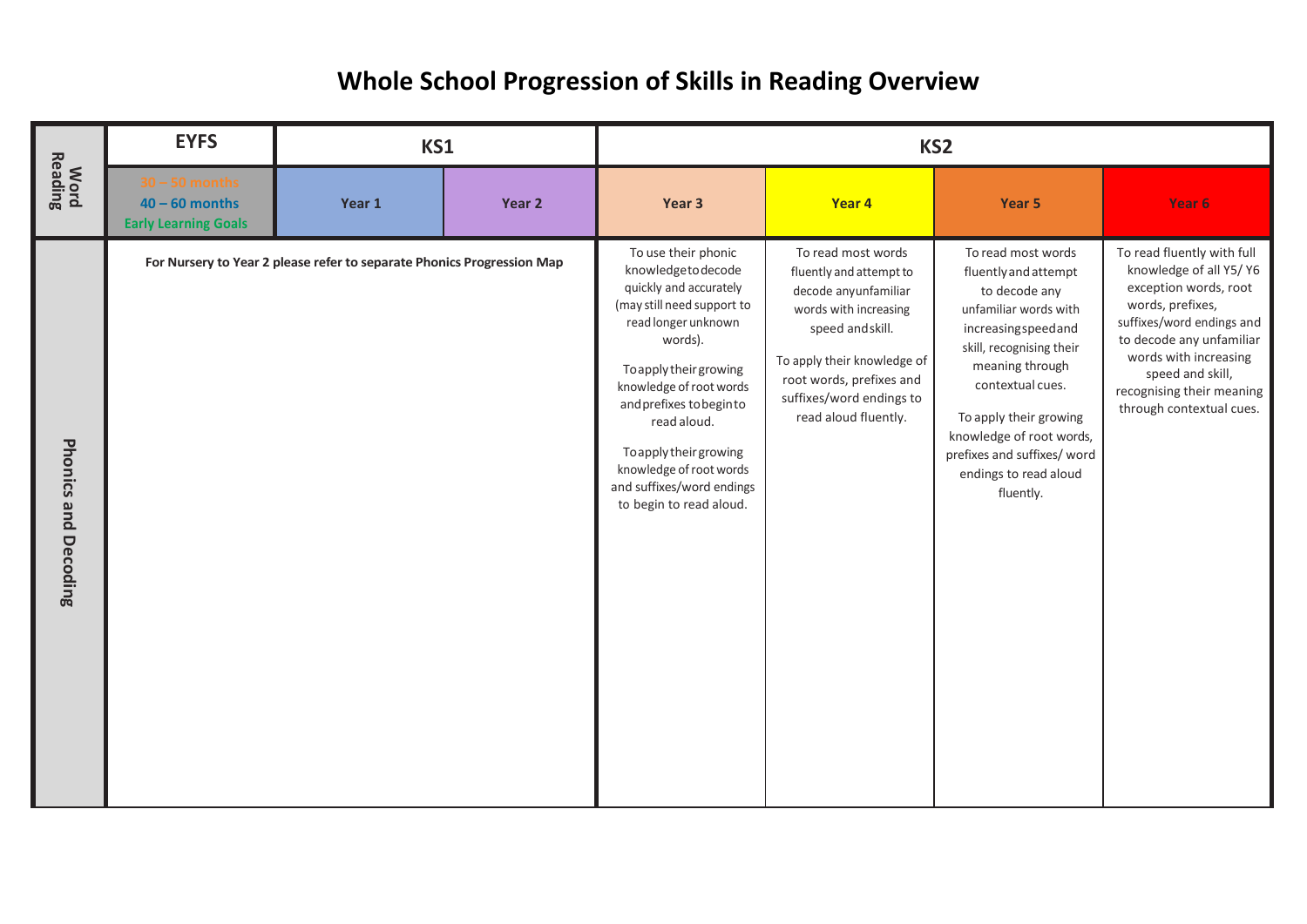| Common Exception<br><b>Words</b> | To read some common<br>irregular words.                                                                                                                                                                                                                                                                                                                                                                                                                                                                                  | To read Y1 common<br>exception words, noting<br>unusual<br>correspondences<br>between spelling and<br>sound and wherethese<br>occur in words.                                                                                                              | To read most Y1<br>and Y2 common<br>exception words,<br>noting unusual<br>correspondences<br>between spelling and<br>sound and where these<br>occur in the word.                                                                                                                                                                                                                                                                                    | To begin to read Y3/Y4<br>exception words. | To read all Y3/Y4<br>exception words,<br>discussing the unusual<br>correspondences<br>between spelling and<br>these occur in the word. | To read most Y5/ Y6<br>exception words,<br>discussing the unusual<br>correspondences between<br>spelling and sound and<br>where these occur in the<br>word.                                              |  |
|----------------------------------|--------------------------------------------------------------------------------------------------------------------------------------------------------------------------------------------------------------------------------------------------------------------------------------------------------------------------------------------------------------------------------------------------------------------------------------------------------------------------------------------------------------------------|------------------------------------------------------------------------------------------------------------------------------------------------------------------------------------------------------------------------------------------------------------|-----------------------------------------------------------------------------------------------------------------------------------------------------------------------------------------------------------------------------------------------------------------------------------------------------------------------------------------------------------------------------------------------------------------------------------------------------|--------------------------------------------|----------------------------------------------------------------------------------------------------------------------------------------|----------------------------------------------------------------------------------------------------------------------------------------------------------------------------------------------------------|--|
| <b>Fluency</b>                   | To show interest in<br>illustrations and print in<br>books and print in the<br>environment.<br>To recognise familiar words<br>and signs such as own name<br>and advertising logos.<br>To look and handle books<br>independently (holds books<br>he correct way up and turns<br>pages).<br>To ascribe meanings to<br>marks that they see in<br>different places.<br>To begin to break the flow of<br>speech into words.<br>To begin to read words and<br>simple sentences.<br>To read and understand<br>simple sentences. | To accurately read texts<br>that are consistent with<br>their developing phonic<br>knowledge, that do not<br>require them to use other<br>strategies to work out<br>words.<br>To reread texts to<br>build up fluency and<br>confidence in word<br>reading. | To read aloud<br>books (closely<br>matched to their<br>improving phonic<br>knowledge), sounding<br>out unfamiliar<br>words accurately,<br>automatically and<br>without undue<br>hesitation.<br>To reread these<br>books to build up<br>fluency and<br>confidence in word<br>reading.<br>To read words<br>accurately and fluently<br>without overt<br>sounding and<br>blending, e.g. at over<br>90 words per minute,<br>in age-appropriate<br>texts. |                                            |                                                                                                                                        | At this stage, teaching comprehension skills should be taking precedence over teaching word reading and fluency<br>specifically. Any focus on word reading should support the development of vocabulary. |  |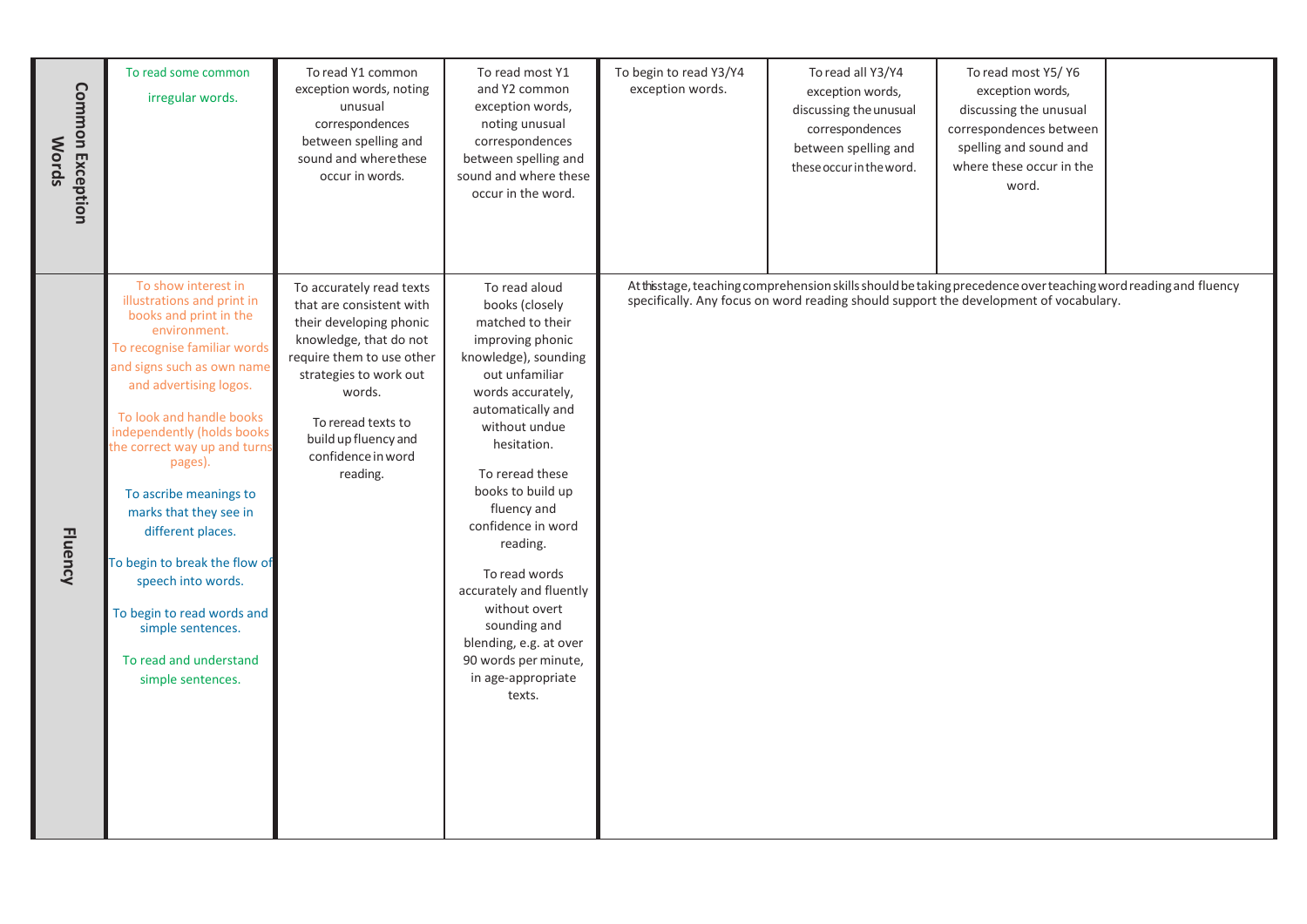| Comprehensio<br>Reading                                    | <b>EYFS</b>                                                                                                                                                                                                                                                                                                                                                                          |                                                                                                                                                                                                                                                                                                                                                                                                                                                          | KS1                                                                                                                                                                                                                                                                                                                                                                                                                                                                                                                      |                                                                                                                                                                                                                                       | KS <sub>2</sub>                                                                                                                                                                                                                                                                                                                                                                                                                                               |                                                                                                                                                                                                                                                                                                                                                                                                                                      |                                                                                                                                                                                                                                                                                                                                                                                                                                                                                                                                                             |  |
|------------------------------------------------------------|--------------------------------------------------------------------------------------------------------------------------------------------------------------------------------------------------------------------------------------------------------------------------------------------------------------------------------------------------------------------------------------|----------------------------------------------------------------------------------------------------------------------------------------------------------------------------------------------------------------------------------------------------------------------------------------------------------------------------------------------------------------------------------------------------------------------------------------------------------|--------------------------------------------------------------------------------------------------------------------------------------------------------------------------------------------------------------------------------------------------------------------------------------------------------------------------------------------------------------------------------------------------------------------------------------------------------------------------------------------------------------------------|---------------------------------------------------------------------------------------------------------------------------------------------------------------------------------------------------------------------------------------|---------------------------------------------------------------------------------------------------------------------------------------------------------------------------------------------------------------------------------------------------------------------------------------------------------------------------------------------------------------------------------------------------------------------------------------------------------------|--------------------------------------------------------------------------------------------------------------------------------------------------------------------------------------------------------------------------------------------------------------------------------------------------------------------------------------------------------------------------------------------------------------------------------------|-------------------------------------------------------------------------------------------------------------------------------------------------------------------------------------------------------------------------------------------------------------------------------------------------------------------------------------------------------------------------------------------------------------------------------------------------------------------------------------------------------------------------------------------------------------|--|
|                                                            | $30 - 50$ months<br>$40 - 60$ months<br><b>Early Learning Goals</b>                                                                                                                                                                                                                                                                                                                  | Year 1                                                                                                                                                                                                                                                                                                                                                                                                                                                   | Year 2                                                                                                                                                                                                                                                                                                                                                                                                                                                                                                                   | Year <sub>3</sub>                                                                                                                                                                                                                     | Year 4                                                                                                                                                                                                                                                                                                                                                                                                                                                        | Year 5                                                                                                                                                                                                                                                                                                                                                                                                                               | Year 6                                                                                                                                                                                                                                                                                                                                                                                                                                                                                                                                                      |  |
| <b>Correcting Inaccuracies</b><br><b>Understanding and</b> | To know that print carries<br>meaning and, in English, is<br>read from left to right and<br>top to bottom.<br>To understand humour,<br>e.g. nonsense rhymes,<br>jokes.                                                                                                                                                                                                               | To check that a text<br>makes sense to them as<br>they read and to self-<br>correct.                                                                                                                                                                                                                                                                                                                                                                     | To show understanding<br>by drawing on what they<br>already know or on<br>background information<br>and vocabulary provided by<br>the teacher.<br>To check that the text<br>makes sense to them as<br>they read and to correct<br>inaccurate reading.                                                                                                                                                                                                                                                                    |                                                                                                                                                                                                                                       |                                                                                                                                                                                                                                                                                                                                                                                                                                                               |                                                                                                                                                                                                                                                                                                                                                                                                                                      |                                                                                                                                                                                                                                                                                                                                                                                                                                                                                                                                                             |  |
| Comparing, Contrasting and Commenting                      | To listen to stories with<br>increasing attention and<br>recall.<br>To anticipate key events<br>and phrases in rhymes and<br>stories.<br>To begin to be aware of<br>the way stories are<br>structured.<br>To describe main story<br>settings, events and<br>principal characters.<br>To enjoy an increasing<br>range of books.<br>To follow a story<br>without pictures or<br>props. | To listen to and discuss a<br>wide range of fiction, non-<br>fiction and poetry at a level<br>beyond that at which they<br>can read independently.<br>To link what they have<br>readorhavereadtothem<br>to their own experiences.<br>To retell familiar stories in<br>increasing detail.<br>To join in with discussions<br>about a text, taking turns<br>and listening to what<br>others say.<br>To discuss the<br>significance of titles and<br>events. | To participate in discussion<br>about books, poems and<br>other works that are read<br>to them<br>(at a level beyond at<br>which they can read<br>independently) and<br>those that they can read<br>for themselves,<br>explaining their<br>understanding and<br>expressing their views.<br>To become increasingly<br>familiar with and to retell<br>a wide range of stories,<br>fairy stories and<br>traditional tales.<br>To discuss the sequence<br>of events in books and<br>how items of information<br>are related. | To recognise, listen to<br>and discuss a wide range<br>of fiction, poetry, plays,<br>non-fiction and<br>reference books or<br>textbooks.<br>To use appropriate<br>terminology when<br>discussing texts (plot,<br>character, setting). | To discuss and compare<br>texts from a wide<br>variety of genres and<br>writers.<br>To read for a range of<br>purposes.<br>To identify themes and<br>conventions in a wide<br>range of books.<br>To refer to authorial<br>style, overall themes<br>(e.g. triumph of good<br>over evil) and<br>features (e.g. greeting in<br>letters, a diary written in<br>the first person or the<br>use of presentational<br>devices such as<br>numbering and<br>headings). | To read a wide range of<br>genres, identifying the<br>characteristics of text<br>types (such as the use of<br>the first person in<br>writing diaries and<br>autobiographies) and<br>differences between<br>text types.<br>To participate in<br>discussions about<br>books that are read<br>to them and those<br>they can read for<br>themselves, building on<br>their own and others'<br>ideas and challenging<br>views courteously. | To read for pleasure,<br>discussing, comparing and<br>evaluating in depth across<br>a wide range of genres,<br>including myths, legends,<br>traditional stories,<br>modern fiction, fiction<br>from our literary heritage<br>and books from other<br>cultures and traditions.<br>To recognise more<br>complex themes in what<br>they read.<br>To explain and discuss<br>their understanding of<br>what they have read,<br>including through formal<br>presentations and debates,<br>maintaining a focus on the<br>topic and using notes<br>where necessary. |  |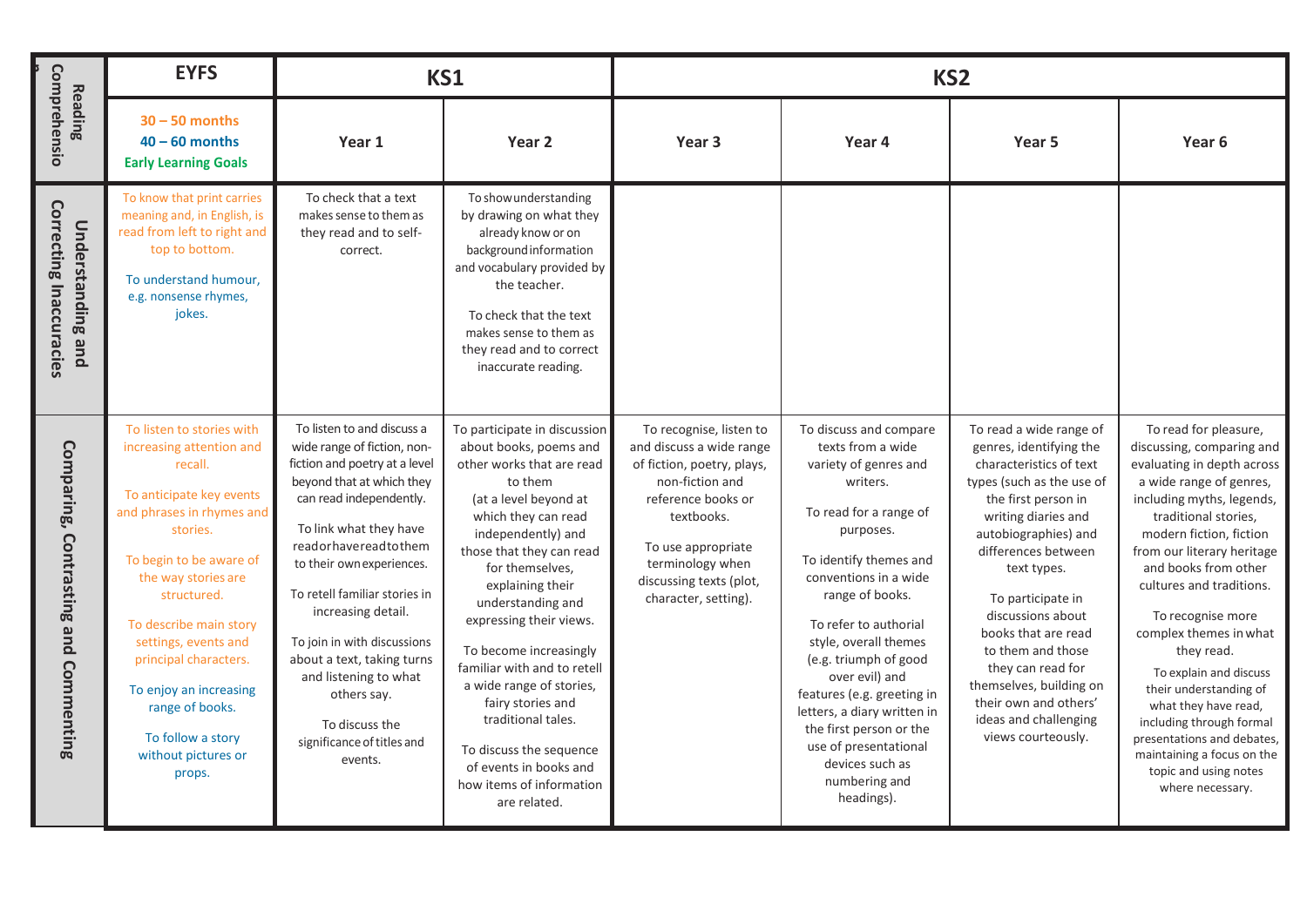|                                                 | To listen to stories,<br>accurately anticipating key<br>events and respond to<br>what they hear with<br>relevant comments,<br>questions or actions.<br>To demonstrate<br>understanding when<br>talking with others about<br>what they have read.                                                                        |                                                                             | To recognise simple<br>recurring literarylanguage<br>in stories and poetry.<br>To ask and answer<br>questions about atext.<br>Tomakelinksbetween<br>thetext they are reading<br>and other texts they have<br>read (intexts that they can<br>readindependently). |                                                                                                                                                                                                                | To identify how<br>language, structure and<br>presentation contribute<br>to meaning.<br>To identify main ideas<br>drawn from more than one<br>paragraph and summarise<br>these. | To identify main ideas<br>drawn from more than one<br>paragraph and to<br>summarise these.<br>Torecommendtextsto<br>peers based on personal<br>choice.                                                            | To listen to guidance<br>and feedback on the<br>quality of their<br>explanations and<br>contributions to<br>discussions and to<br>make improvements<br>when participating in<br>discussions.<br>To draw out key<br>information and to<br>summarise the main<br>ideas in a text.<br>To distinguish<br>independently between<br>statements of fact<br>and opinion, providing<br>reasoned justifications<br>for their views.<br>To compare<br>characters, settings<br>and themes within a<br>text and across more |
|-------------------------------------------------|-------------------------------------------------------------------------------------------------------------------------------------------------------------------------------------------------------------------------------------------------------------------------------------------------------------------------|-----------------------------------------------------------------------------|-----------------------------------------------------------------------------------------------------------------------------------------------------------------------------------------------------------------------------------------------------------------|----------------------------------------------------------------------------------------------------------------------------------------------------------------------------------------------------------------|---------------------------------------------------------------------------------------------------------------------------------------------------------------------------------|-------------------------------------------------------------------------------------------------------------------------------------------------------------------------------------------------------------------|----------------------------------------------------------------------------------------------------------------------------------------------------------------------------------------------------------------------------------------------------------------------------------------------------------------------------------------------------------------------------------------------------------------------------------------------------------------------------------------------------------------|
| Words in Context and<br><b>Authorial Choice</b> | To build up vocabulary<br>that reflects the breadth<br>of their experiences.<br>To extend vocabulary,<br>especially by grouping and<br>naming, exploring the<br>meaning and sounds of<br>new words.<br>To use vocabulary and<br>forms of speech thatare<br>increasingly influenced by<br>their experiences of<br>books. | To discuss word meaning<br>and link new meanings to<br>those already known. | To discuss and clarify the<br>meanings of words,<br>linking new meanings to<br>known vocabulary.<br>To discuss their<br>favourite words and<br>phrases.                                                                                                         | To check that the text<br>makes sense to them,<br>discussing their<br>understanding and<br>explaining the meaning<br>of words in context.<br>To discuss authors'<br>choice of words and<br>phrases for effect. | Discuss vocabulary<br>used to capture<br>readers' interest and<br>imagination.                                                                                                  | To discuss vocabulary<br>used by the author to<br>create effect including<br>figurative language.<br>To evaluate the use of<br>authors' language and<br>explain how it has<br>created an impact on<br>the reader. | than one text.<br>To analyse and evaluate<br>the use of language,<br>including figurative<br>language and how it is<br>used for effect, using<br>technical terminology<br>such as metaphor, simile,<br>analogy, imagery, style<br>and effect.                                                                                                                                                                                                                                                                  |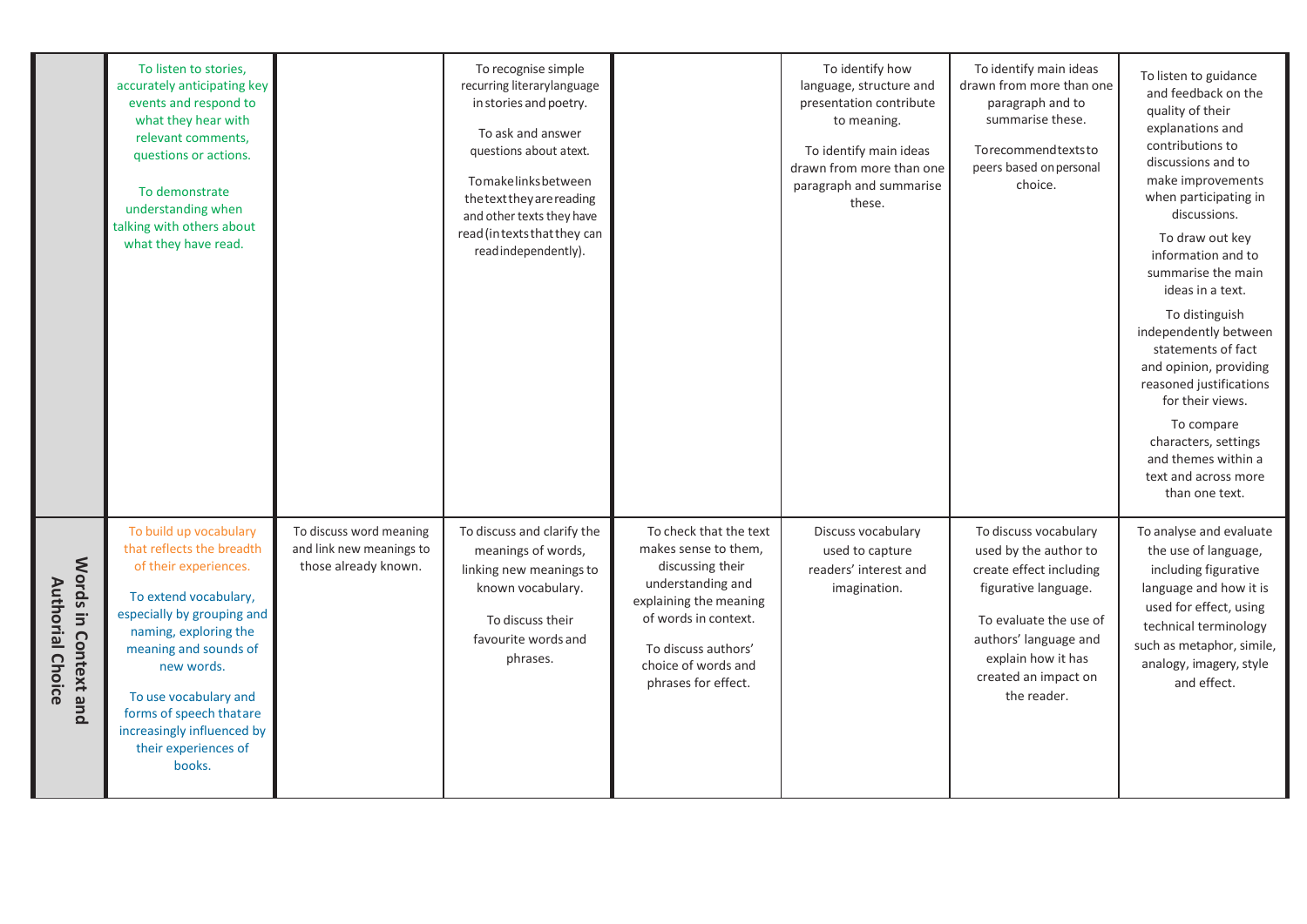| Inference and Prediction | To suggest how a story<br>might end.<br>To begin to understand<br>'why' and 'how'<br>questions.<br>To answer 'how' and<br>'why' questions about<br>their experiences and in<br>response to stories or<br>events.                                                                                                                                                                                                                                                                          | To begin to make<br>simple inferences.<br>To predict what might<br>happen on the basis of<br>what has been read so<br>far. | To make inferences on<br>the basis of what is<br>being said and done.<br>To predict what might<br>happen on the basis of<br>what has been read so<br>far in a text.             | To ask and answer<br>questions appropriately,<br>including some simple<br>inference questions<br>based on characters'<br>feelings, thoughts and<br>motives.<br>To justify predictions<br>using evidence from the<br>text. | To draw inferences from<br>characters' feelings,<br>thoughts and motives that<br>justifies their actions,<br>supporting their views<br>with evidence from the<br>text.<br>To justify predictions from<br>details stated and implied.                                                                  | To draw inferences from<br>characters' feelings,<br>thoughts and motives.<br>To make predictions<br>based on details stated<br>and implied, justifying<br>them in detail with<br>evidence from the text. | To consider different<br>accounts of the same<br>event and to discuss<br>viewpoints (both of<br>authors and of fictional<br>characters).<br>To discuss how<br>characters change and<br>develop through texts by<br>drawing inferences based<br>on indirect clues. |
|--------------------------|-------------------------------------------------------------------------------------------------------------------------------------------------------------------------------------------------------------------------------------------------------------------------------------------------------------------------------------------------------------------------------------------------------------------------------------------------------------------------------------------|----------------------------------------------------------------------------------------------------------------------------|---------------------------------------------------------------------------------------------------------------------------------------------------------------------------------|---------------------------------------------------------------------------------------------------------------------------------------------------------------------------------------------------------------------------|-------------------------------------------------------------------------------------------------------------------------------------------------------------------------------------------------------------------------------------------------------------------------------------------------------|----------------------------------------------------------------------------------------------------------------------------------------------------------------------------------------------------------|-------------------------------------------------------------------------------------------------------------------------------------------------------------------------------------------------------------------------------------------------------------------|
| Poetry and Performance   | To listen to and join in<br>with stories and poems,<br>one-to-one and also in<br>small groups.<br>To join in with repeated<br>refrains in rhymes and<br>stories.<br>To use intonation, rhythm<br>and phrasing to make the<br>meaning clear to others.<br>To develop preference for<br>forms of expression.<br>To play co-operatively<br>as part of a group to<br>develop and act out a<br>narrative.<br>To express themselves<br>effectively, showing<br>awareness oflisteners'<br>needs. | To recite simple poems by<br>heart.                                                                                        | To continue to build up<br>a repertoire of poems<br>learnt by heart,<br>appreciating these and<br>reciting some with<br>appropriate intonation<br>to make the meaning<br>clear. | To prepare and perform<br>poems and play scripts<br>that show some<br>awareness of the<br>audience when reading<br>aloud.<br>To begin to use<br>appropriate intonation<br>and volume when reading<br>aloud.               | To recognise and discuss<br>some different forms of<br>poetry (e.g. free verse or<br>narrative poetry).<br>To prepare and perform<br>poems and play scripts<br>with appropriate<br>techniques (intonation,<br>tone, volume and action)<br>to show awareness of<br>the audience when<br>reading aloud. | To continually show an<br>awareness of audience<br>when reading out loud<br>using intonation, tone,<br>volume and action.                                                                                | To confidently perform<br>texts (including poems<br>learnt by heart) using a<br>wide range of devices to<br>engage the audience and<br>for effect.                                                                                                                |
|                          |                                                                                                                                                                                                                                                                                                                                                                                                                                                                                           |                                                                                                                            |                                                                                                                                                                                 |                                                                                                                                                                                                                           |                                                                                                                                                                                                                                                                                                       |                                                                                                                                                                                                          |                                                                                                                                                                                                                                                                   |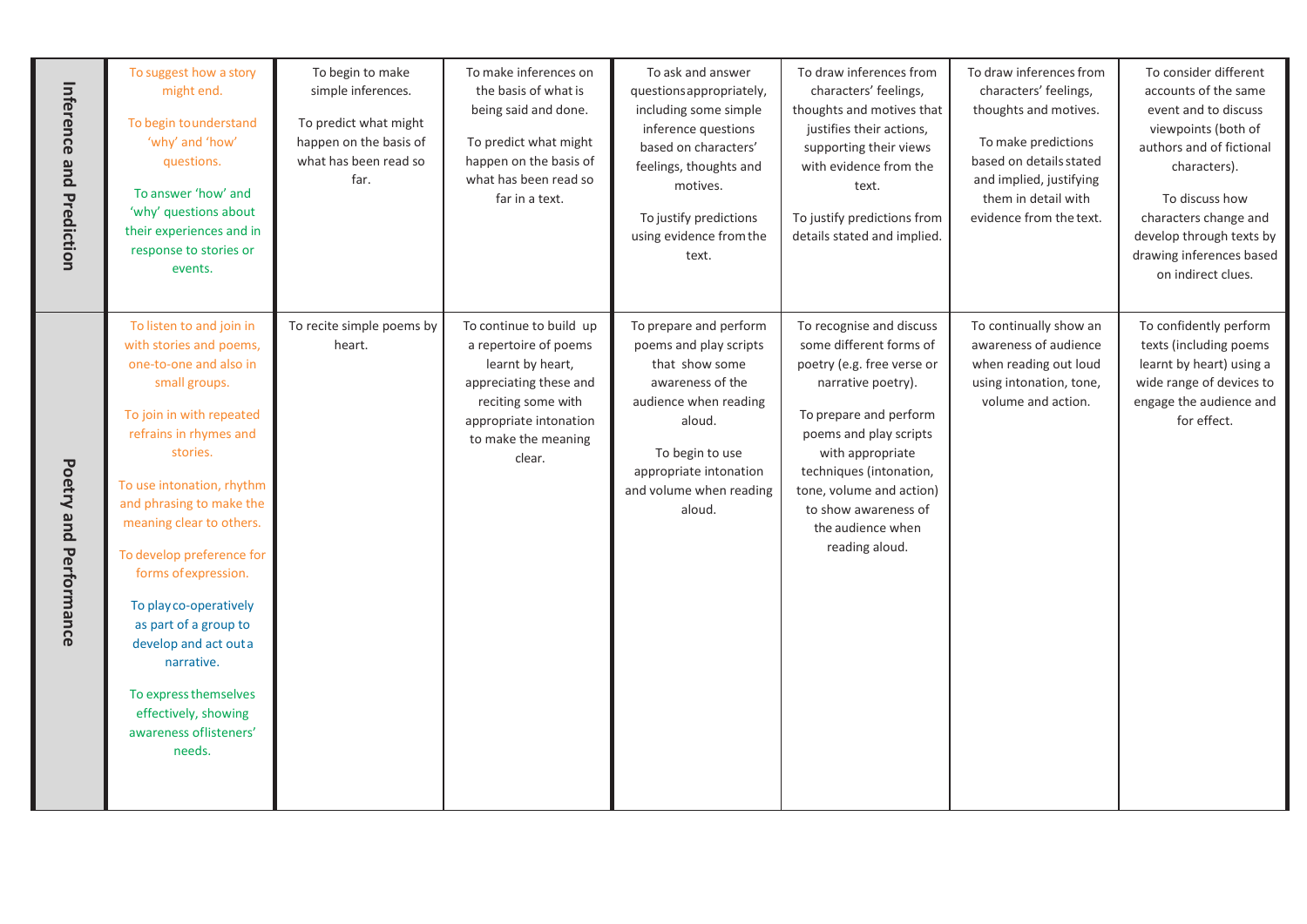| Non-Fiction    | To know that<br>information can be<br>relayed in the form of<br>print.<br>To know that<br>information can be<br>retrieved from books<br>and computers. |                                                                                                                                                               | To recognise that non-<br>fiction books are often<br>structured in different<br>ways.                       | To retrieve and record<br>information from non-<br>fiction texts.                                                                              | To use all of the<br>organisational devices<br>available within a non-<br>fiction text to retrieve,<br>record and discuss<br>information.<br>To use dictionaries to<br>check the meaning of<br>words that they have<br>read. | To use knowledge of texts<br>and organisation devices<br>to retrieve, record and<br>discuss information from<br>fiction and non-fiction<br>texts. | To retrieve, record and<br>present information from<br>non-fiction texts.<br>To use non-fiction<br>materials for purposeful<br>information retrieval (e.g.<br>in reading history,<br>geography and science<br>textbooks) and in<br>contexts where pupils are<br>reading to find out<br>information (e.g. reading<br>information leaflets or<br>reading a review). |
|----------------|--------------------------------------------------------------------------------------------------------------------------------------------------------|---------------------------------------------------------------------------------------------------------------------------------------------------------------|-------------------------------------------------------------------------------------------------------------|------------------------------------------------------------------------------------------------------------------------------------------------|------------------------------------------------------------------------------------------------------------------------------------------------------------------------------------------------------------------------------|---------------------------------------------------------------------------------------------------------------------------------------------------|-------------------------------------------------------------------------------------------------------------------------------------------------------------------------------------------------------------------------------------------------------------------------------------------------------------------------------------------------------------------|
| Class<br>Texts | Picture books<br>Rhyming books                                                                                                                         | Thomas the Tank Engine<br><b>Series</b><br>The Owl Who Was Afraid of<br>the Dark<br>The Hodgeheg<br>The Lighthouse Keeper's<br>Lunch<br>Percy the Park Keeper | The Gruffalo<br>Charlie and the<br>Chocolate Factory<br>The Sea Monster<br>Alternative Traditional<br>Tales | The Iron Man<br>The Lion, The Witch<br>and the Wardrobe<br>The King Who Banned<br>the Dark<br>The Boy Who Grew<br>Dragons<br>The Wild Way Home | The Miraculous Journey<br>of Edward Tulane<br>A Place Called Perfect<br>Charlotte's Web                                                                                                                                      | Journey to the River Sea<br>A Christmas Carol (BBC<br>Schools Radio)<br>George's Secret Key to<br>the Universe<br>Beowulf<br><b>Viking Sagas</b>  | <b>Street Child</b><br>Up the Chimneys (BBC<br>School Radio)<br>Oliver Twist (BBC School<br>Radio)<br>Shakespeare-A<br>Midsummer Night's<br>Dream<br>Pig Heart Boy<br>Non-Fiction-<br><b>Environmental Issues</b><br>There's A Rang-Tan In My<br>Bedroom                                                                                                          |